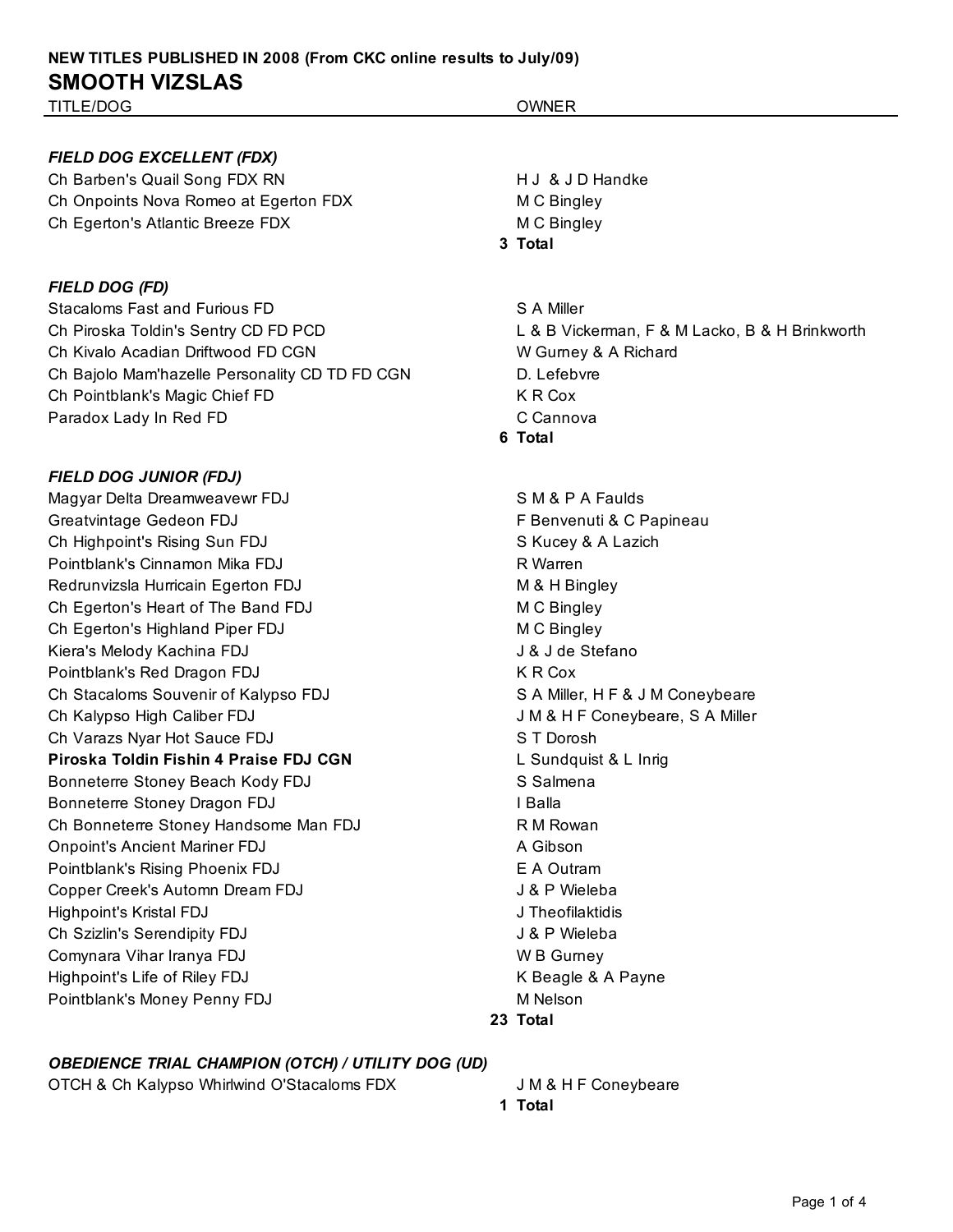## *COMPANION DOG EXCELLENT (CDX)*

Ch Poquito's Austin Tx de Si Si CDX DT Sokolowski Ch Bajolo Mam'hazelle Personality CDX FD TDX CGN D Lefebvre Ch Zarya's Akar Flash On Her CDX FDJ JU Veillette Piroska Fling's Sunni Summer CDX J D Boyd, H P Brinkworth Ch Deerruns Darthvayda O Stacalom CDX L M Watson

## *COMPANION DOG (CD)*

Comynara Celli Cedrwydden CD M J Morgan Ch Varazs Kiralyi Kedvesem CD FD CGN S T Dorosh Onpoint's Ace of Hearts CD L Riddle Ch Piroska Toldin's Sentry CD FDJ Pcd L & B Vickerman, B & H Brinkworth, F & M Lacko Ch Zarya's Akar Flash On Her CD FDJ JVeillette Piroska Fling's Sunni Summer CD J D Boyd, H P Brinkworth Ch Akar's Vidam Coffee CD **A Boisclair, J-F & J Veilleux** A Boisclair, J-F & J Veilleux Ch Barben's Quail Song CD FDX RN H J & J D Handke Ch Akar Secret's Kara CD J Veillette

## *PRE-COMPANION DOG (Pcd)*

**5 Total**

**9 Total**

- 
- Ch Piroska Toldin's Sentry FDJ PCD L & B Vickerman, B & H Brinkworth, F & M Lacko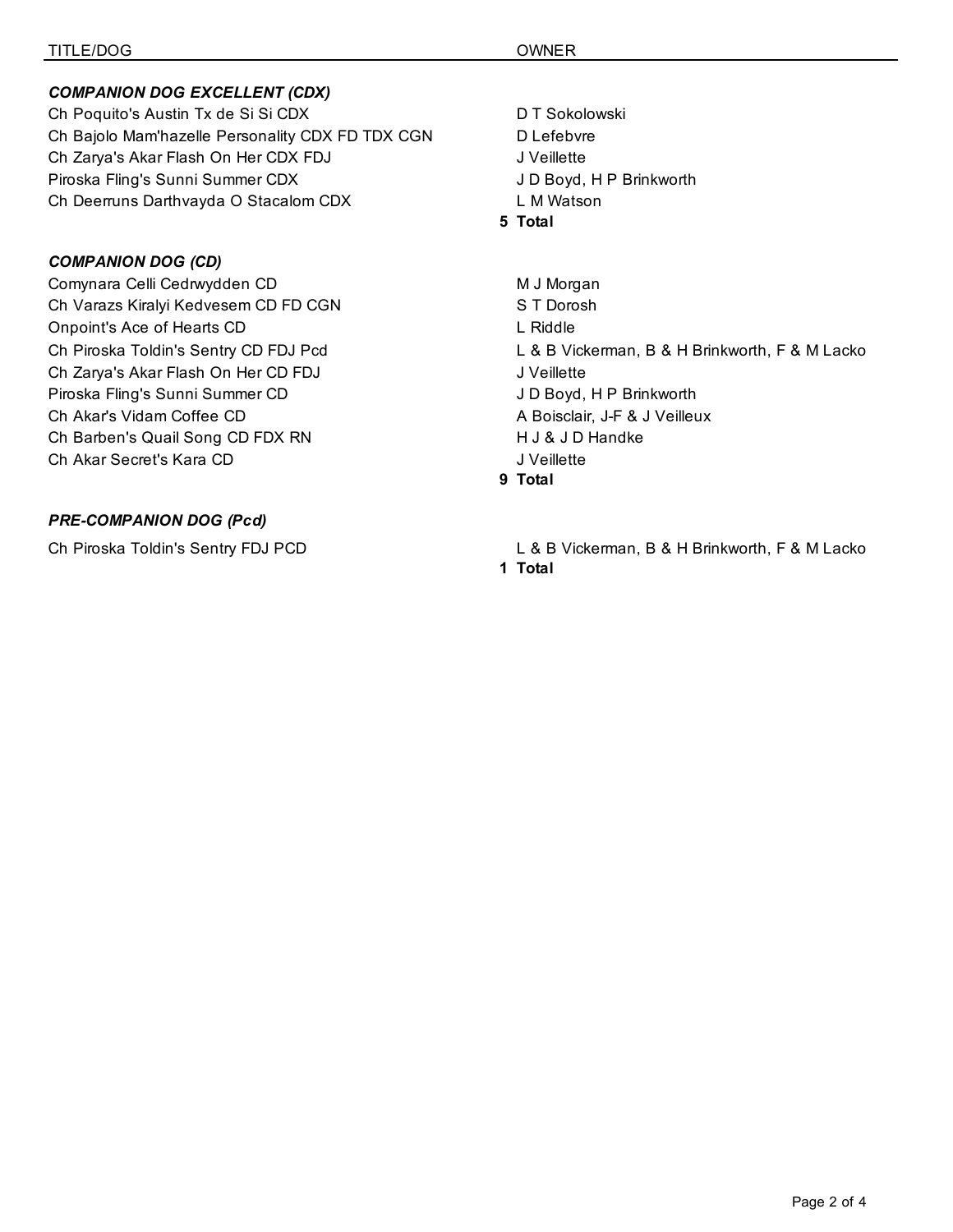*SHOW CHAMPION (CH)* Ch Kivalo Remek Red Runner CGN M L Smith & A Richard Ch Agyol Kassa Rosabelle T Tanzi Ch Highpoint's Rising Sun FDJ Same Superson States States, A Lazich Ch Maverick IV D Leblanc, S Kirwin Ch Ourdream's Xenawarriorprinces The China of K D & M E Harvey Ch Stacaloms Souvenir of Kalypso Same Charlotter States A Miller, J M & H F Coneybeare Ch Szizlin Harvest Moon FDJ K Vink, G David Ch Blackbullet Hudson's Touch A Suclin, S Farr & W Daniels Ch Redrunjazzberry Bojangles Acmf S F Sherlock, H E Wilkins Ch Bonneterre Stoney Handsome Man R M Rowan R M Rowan Ch Varazs Edes Veronika S T Dorosh Ch Comynara Spice Up Your Life M E Bird Ch Jaybren's Dakota Sky M & B Kirby Ch Renaissance Ms Rumba of Red Run States Charlock, H Wilkins, L Durham Ch Magyar Delta Dreamweaver FDJ SM & P A Faulds Ch Kivalo Bit of Pixie Dust M & D Brown, A Richard Ch Vanda Banda Iman Mini I Balla Ch Paradigm's Oz By Design M B M & M Farmer Ch Opus One Featuring India B E Jung Ch Jaybren's Irish Star J & J Brennan Ch Jaybren's Grand Slam at Tierah J & J Brennan Ch Szizlin Suzu Phalcon's Joules Shakamura Ch Rheingold Freia Waldon Piper **D M & W Hungarter** D M & W Hungarter Ch Icon's It Had To Be You M L & B A Branfireun Ch Deerruns Darthvayda O Stacalom CD L M Watson Ch Varazs Napkelte Tyrone S T Dorosh Ch Szizlin's They Call Me Bond M Changes M Porfido & M Mentasti Ch Deerrun's Storyteller L M Watson Ch Everwhen I Hope You Dance **J** Richey Ch Captivatin Ain't He A Knockow't R & A Kelly Ch Akar's Vidam Coffee CD **A Boisclair**, J Veilleux, J Veilleux, J Ch Boulder's Starpower of Sentryfier Line Charles L. Vickerman, J & E Hetkowski Ch Sassafras Keep On Dream'n M 3 R Black Ch Icon's Water of Life  $\Box$  The J Frosst, T Laudel Ch Redrunvizsla Hurricain Egerton FDJ M & H Bingley Ch Egerton's Ice Blossom **M** C Bingley Ch Blackbullet Varazs Katas Szuza Santas Santas Santas Studies Studies Studies Studies Studies Studies Studies Ch Icon's My One and Only **M** L & B A Branfireun Ch Jaybren's Elvis Has Left The Bldg **R** & D Anderson Ch Chakra's Zest For Life **Example 2018** E C Hopkins

**TRACKING: TD** Ch Jaybren's Fine Gold TD AGI CGN AGNJ B Kilgour Ch Barben's Wild Hydrangea CD FD AGI AGIJ RN H J & J D Handke

**40 Total**